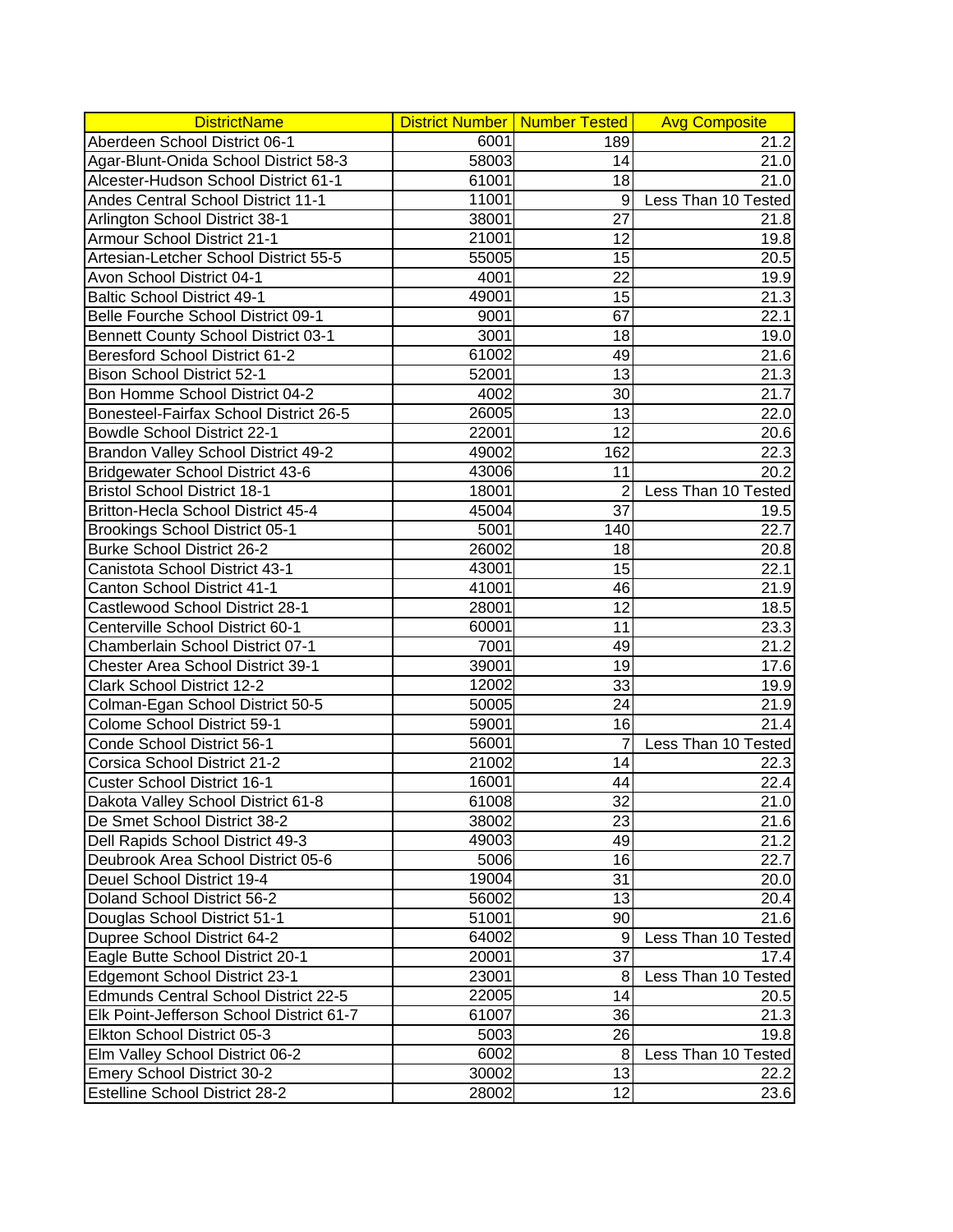| Ethan School District 17-1                   | 17001 |                | Less Than 10 Tested |
|----------------------------------------------|-------|----------------|---------------------|
| Eureka School District 44-1                  | 44001 | 21             | 23.2                |
| Faith School District 46-2                   | 46002 | 11             | 20.4                |
| Faulkton School District 24-2                | 24002 | 28             | 21.1                |
| Flandreau School District 50-3               | 50003 | 28             | 20.5                |
| Florence School District 14-1                | 14001 | 16             | 19.9                |
| Freeman School District 33-1                 | 33001 | 20             | 22.1                |
| Garretson School District 49-4               | 49004 | 31             | $\overline{2}$ 2.4  |
| Gayville-Volin School District 63-1          | 63001 | 11             | 20.7                |
| <b>Geddes Community School District 11-2</b> | 11002 | 9              | Less Than 10 Tested |
| Gettysburg School District 53-1              | 53001 | 31             | 22.8                |
| <b>Grant-Deuel School District 25-3</b>      | 25003 | 10             | 20.2                |
| Gregory School District 26-4                 | 26004 | 33             | 20.5                |
| Groton School District 06-3                  | 6003  | 40             | 22.0                |
| Haakon School District 27-1                  | 27001 | 20             | 20.7                |
| Hamlin School District 28-3                  | 28003 | 35             | 21.6                |
| Hanson School District 30-1                  | 30001 | 8              | Less Than 10 Tested |
| Harding County School District 31-1          | 31001 | 20             | 20.4                |
| Harrisburg School District 41-2              | 41002 | 56             | 21.4                |
| Harrold School District 32-1                 | 32001 | $\overline{4}$ | Less Than 10 Tested |
| Henry School District 14-2                   | 14002 | $\overline{7}$ | Less Than 10 Tested |
| Herreid School District 10-1                 | 10001 | $\overline{7}$ | Less Than 10 Tested |
| Hill City School District 51-2               | 51002 | 37             | 20.4                |
| Hitchcock School District 02-1               | 2001  |                | Less Than 10 Tested |
| Hot Springs School District 23-2             | 23002 | 57             | 20.8                |
| Hoven School District 53-2                   | 53002 | 11             | 21.6                |
| Howard School District 48-3                  | 48003 | 26             | 21.4                |
| Hurley School District 60-2                  | 60002 | 12             | 20.4                |
| Huron School District 02-2                   | 2002  | 130            | 21.6                |
| Hyde School District 34-1                    | 34001 | 12             | 21.4                |
| Ipswich School District 22-3                 | 22003 | 28             | 19.7                |
| Irene School District 63-2                   | 63002 | 10             | 19.0                |
| Iroquois School District 02-3                | 2003  | 8 <sup>1</sup> | Less Than 10 Tested |
| Isabel School District 20-2                  | 20002 | 10             | 23.2                |
| Jones County School District 37-3            | 37003 | 16             | 19.8                |
| Kadoka School District 35-1                  | 35001 | 12             | 20.0                |
| Kimball School District 07-2                 | 7002  | 12             | 19.8                |
| Lake Preston School District 38-3            | 38003 | 18             | 24.0                |
| Langford School District 45-2                | 45002 | 22             | 21.2                |
| Lead-Deadwood School District 40-1           | 40001 | 47             | 21.5                |
| Lemmon School District 52-2                  | 52002 | 22             | 20.2                |
| Lennox School District 41-4                  | 41004 | 69             | 21.1                |
| Leola School District 44-2                   | 44002 | 13             | 21.6                |
| Lyman School District 42-1                   | 42001 | 19             | 21.5                |
| Madison Central School District 39-2         | 39002 | 81             | 22.0                |
| Marion School District 60-3                  | 60003 | 12             | 22.3                |
| McCook Central School District 43-7          | 43007 | 24             | 21.0                |
| McIntosh School District 15-1                | 15001 | 5              | Less Than 10 Tested |
| McLaughlin School District 15-2              | 15002 | 18             | 17.5                |
| Meade School District 46-1                   | 46001 | 118            | 21.3                |
| Menno School District 33-2                   | 33002 | 18             | 19.9                |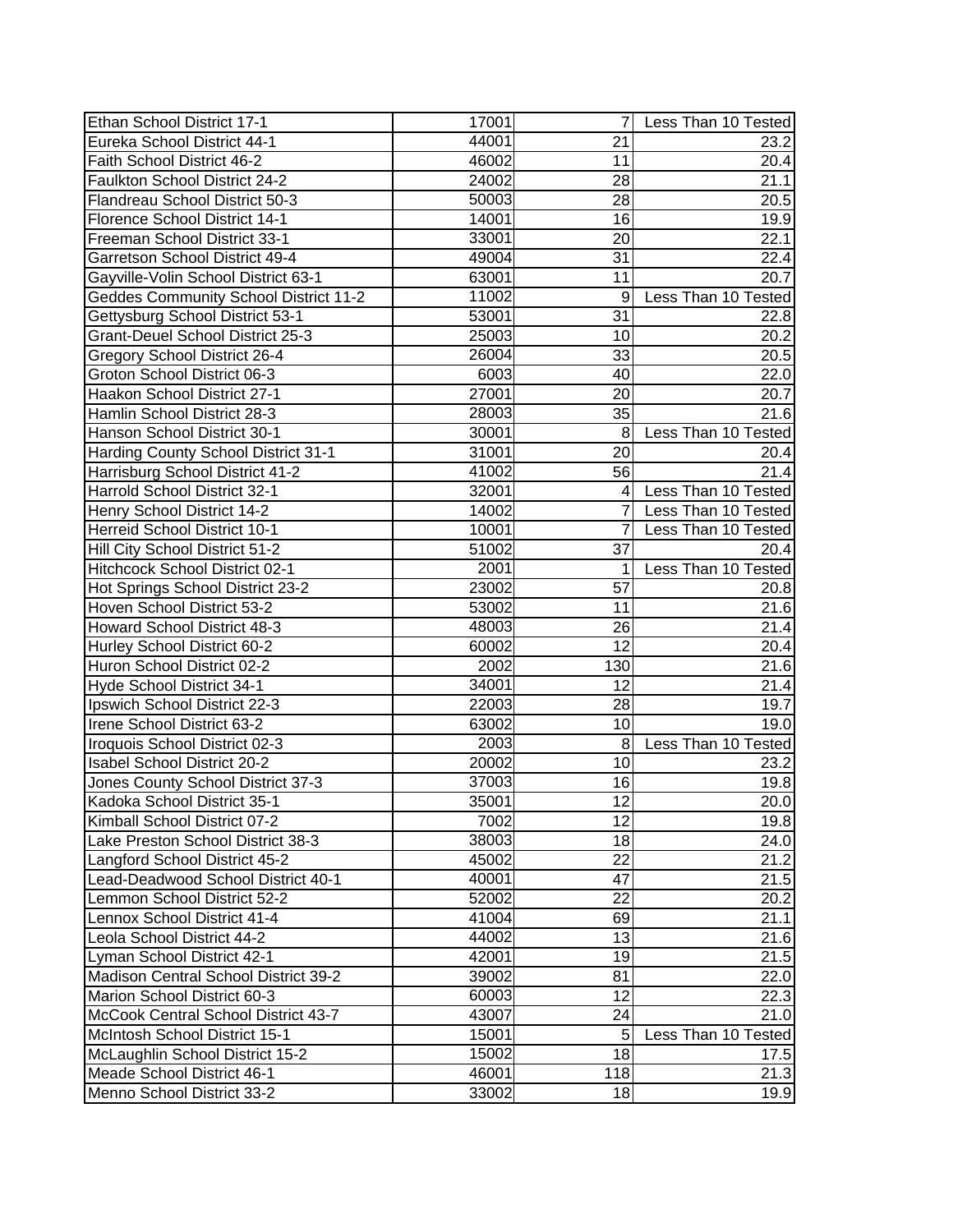| Midland School District 27-2               | 27002 | 6I  | Less Than 10 Tested |
|--------------------------------------------|-------|-----|---------------------|
| Milbank School District 25-4               | 25004 | 61  | 22.5                |
| Miller School District 29-1                | 29001 | 34  | 21.0                |
| Mitchell School District 17-2              | 17002 | 133 | 20.8                |
| Mobridge School District 62-3              | 62003 | 22  | 20.5                |
| Montrose School District 43-2              | 43002 | 14  | 20.6                |
| Mount Vernon School District 17-3          | 17003 | 20  | 21.4                |
| New Underwood School District 51-3         | 51003 | 14  | 19.3                |
| Newell School District 09-2                | 9002  | 29  | 20.7                |
| Northwestern School District 56-3          | 56003 | 22  | 21.9                |
| Oelrichs School District 23-3              | 23003 | 3   | Less Than 10 Tested |
| Oldham - Ramona School District 39-5       | 39005 | 8   | Less Than 10 Tested |
| Parker School District 60-4                | 60004 | 27  | 21.7                |
| Parkston School District 33-3              | 33003 | 40  | 22.8                |
| Pierre School District 32-2                | 32002 | 152 | 22.8                |
| Plankinton School District 01-1            | 1001  | 14  | 20.0                |
| Platte Community School District 11-3      | 11003 | 26  | 22.4                |
| Pollock School District 10-2               | 10002 | 8   | Less Than 10 Tested |
| Rapid City Area School District 51-4       | 51004 | 565 | 22.0                |
| Redfield School District 56-4              | 56004 | 36  | 21.0                |
| Rosholt School District 54-4               | 54004 | 6   | Less Than 10 Tested |
| Roslyn School District 18-2                | 18002 | 20  | 18.6                |
| Rutland School District 39-4               | 39004 | 5   | Less Than 10 Tested |
| Scotland School District 04-3              | 4003  | 22  | 22.8                |
| Selby Area School District 62-5            | 62005 | 12  | 21.1                |
| Sioux Falls School District 49-5           | 49005 | 926 | 22.9                |
| Sioux Valley School District 05-5          | 5005  | 29  | 22.5                |
| Sisseton School District 54-2              | 54002 | 65  | 19.8                |
| Smee School District 15-3                  | 15003 | 5   | Less Than 10 Tested |
| South Shore School District 14-3           | 14003 |     | Less Than 10 Tested |
| Spearfish School District 40-2             | 40002 | 116 | 21.2                |
| <b>Stanley County School District 57-1</b> | 57001 | 28  | 20.5                |
| <b>Stickney School District 01-2</b>       | 1002  | 15  | 20.2                |
| Summit School District 54-6                | 54006 | 5   | Less Than 10 Tested |
| Timber Lake School District 20-3           | 20003 | 23  | 20.6                |
| Todd County School District 66-1           | 66001 | 37  | 17.1                |
| Tripp-Delmont School District 33-5         | 33005 | 14  | 24.2                |
| Tri-Valley School District 49-6            | 49006 | 49  | 21.9                |
| Tulare School District 56-5                | 56005 | 8   | Less Than 10 Tested |
| Vermillion School District 13-1            | 13001 | 82  | 23.1                |
| Viborg School District 60-5                | 60005 | 22  | 19.8                |
| Wagner Community School District 11-4      | 11004 | 32  | 21.3                |
| Wakonda School District 13-2               | 13002 | 12  | 22.0                |
| Wall School District 51-5                  | 51005 | 27  | 21.1                |
| Warner School District 06-5                | 6005  | 13  | 22.2                |
| Watertown School District 14-4             | 14004 | 206 | 21.2                |
| Waubay School District 18-3                | 18003 | 11  | 21.5                |
| Waverly School District 14-5               | 14005 | 8   | Less Than 10 Tested |
| Webster School District 18-4               | 18004 | 35  | 21.8                |
| Wessington Springs School District 36-2    | 36002 | 20  | 19.4                |
| West Central School District 49-7          | 49007 | 54  | 22.3                |